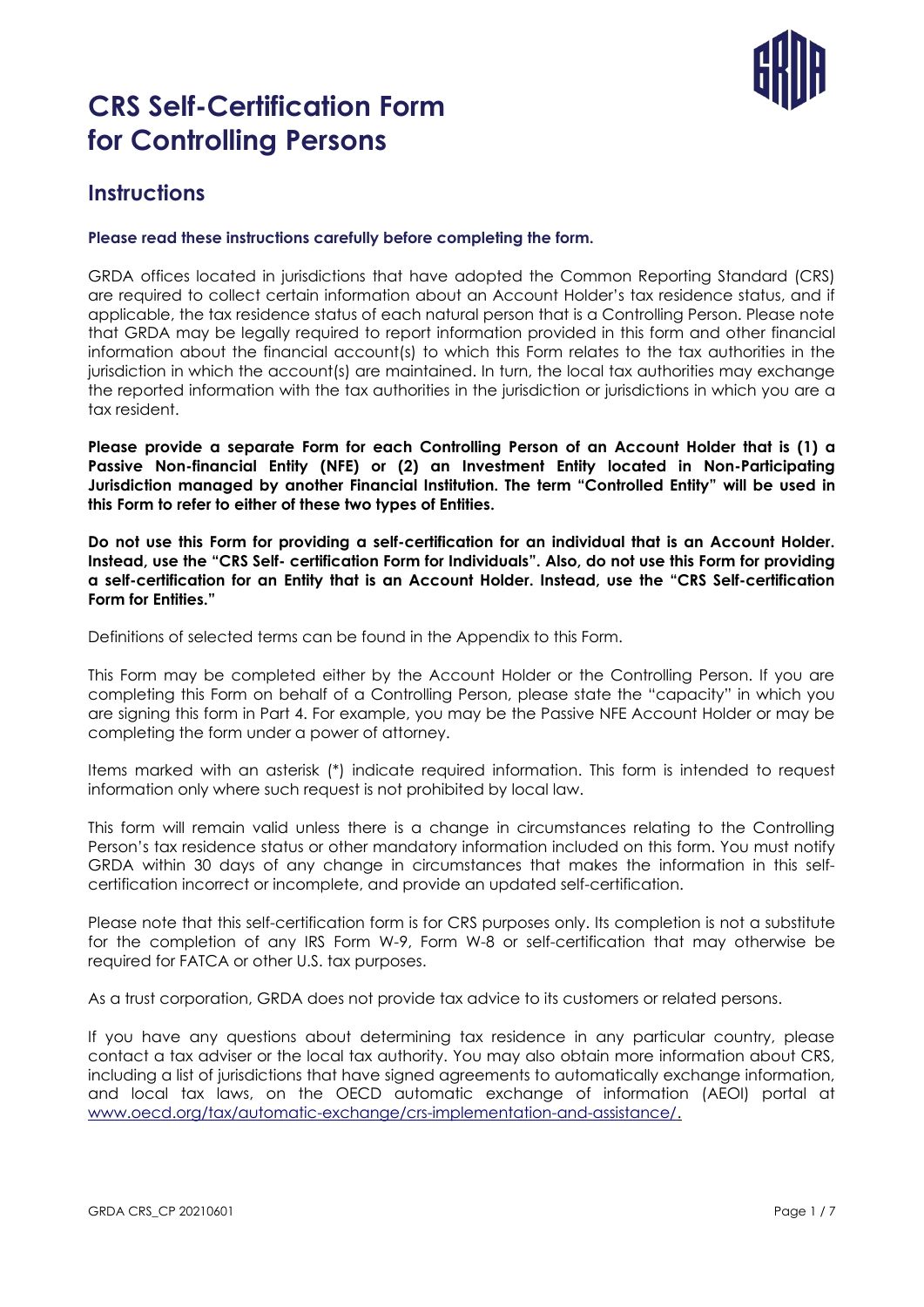### **Part 1 — Identification of the Controlling Person**

*(Please complete Parts 1-3 in BLOCK CAPITALS)*

### **A. Name of Controlling Person:**

Family Name or Surname(s):\*

First or Given Name:\*

Middle Name(s):

Title:

### **B. Current Residence Address:**

 $Line 1$   $*$ 

Line 2 :\*

City/State/Province:\*

Country:\*

Postal Code/ZIP Code:\*

#### **C. Mailing Address:**

*(please complete if different from the address shown in Section B)*

Line 1 :

Line 2 :

City/State/Province:

Country:

Postal Code/ZIP Code:

#### **D. Date of Birth\***

Date of birth\* (YYYY-MM-DD):

#### **E. Place of Birth**

Town or City of Birth:

Country of Birth:

#### **F. Legal name of the Controlled Entity of which you are a Controlling Person**

Legal name of Controlled Entity: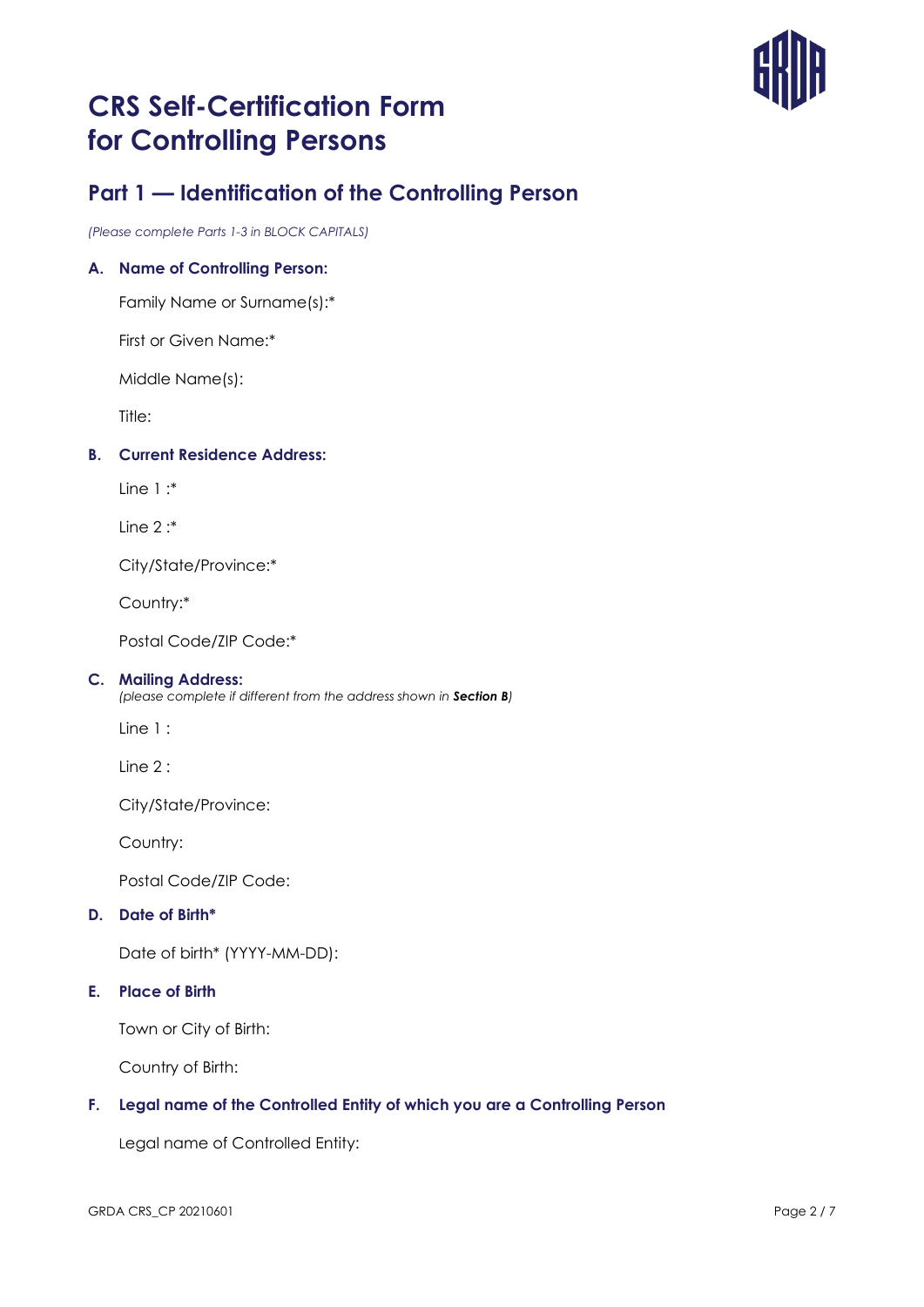

### **Part 2 — Jurisdiction of Residence for Tax Purposes and Taxpayer Identification Number ("TIN")**

Please complete the following table indicating:

- (i) in which jurisdiction or jurisdictions the Controlling Person is resident for tax purposes;
- (ii) the Controlling Person's TIN for each jurisdiction indicated; and,
- (iii) if the Controlling Person is a tax resident in a jurisdiction that is a Reportable Jurisdiction(s) then please also complete **Part 3 "Type of Controlling Person."**

If the Controlling Person is a tax resident in more than three countries please use a separate sheet.

If a TIN is unavailable, please provide the appropriate reason A, B or C, as defined below:

- Reason A The jurisdiction where the Controlling Person is liable to pay tax does not issue TINs to its residents.
- Reason B The Controlling Person is unable to obtain a TIN or equivalent number. (If this reason is selected, please explain why the Controlling Person is unable to obtain a TIN in the below table.)
- Reason C No TIN is required because the tax residence jurisdiction that issued the TIN does not require a Financial Institution to collect and report the TIN

| Jurisdiction of tax residence |  | TIN | If no TIN available enter<br>Reason A, B or C |
|-------------------------------|--|-----|-----------------------------------------------|
|                               |  |     |                                               |
|                               |  |     |                                               |
| ົ                             |  |     |                                               |

Please explain in the following boxes why you are unable to obtain a TIN if you selected Reason B above.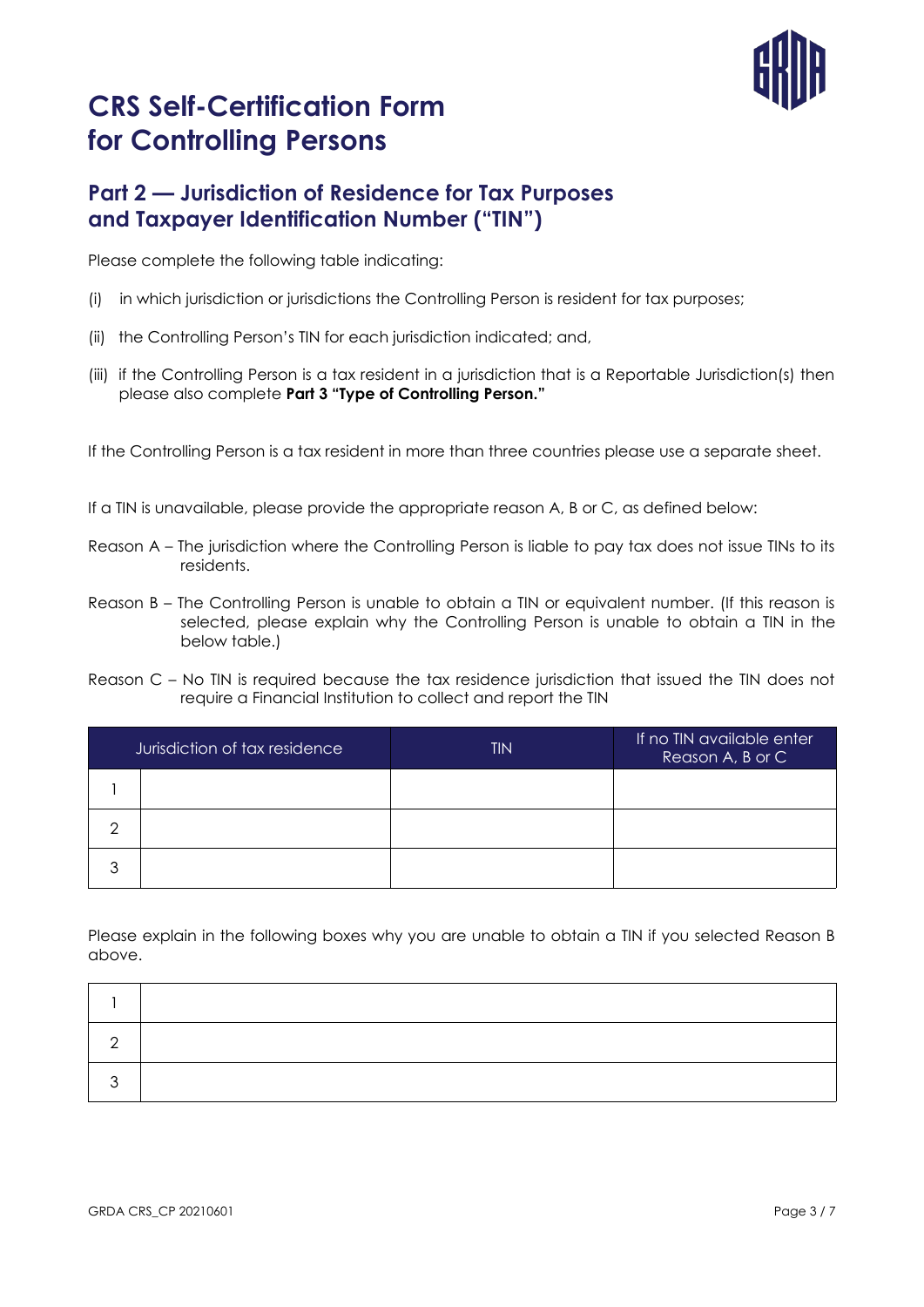

### **Part 3 — Type of Controlling Person**

Please only complete this Part if the Controlling Person is a tax resident in one or more Reportable Jurisdictions.

**A. If the Controlled Entity is an entity other than a trust (or similar legal arrangement), please select among the following types:**

Owner

Controlling Person by other means

Senior Management Official

**B. If the Controlled Entity is a trust, please select among the following types:**

| Settlor     |
|-------------|
| Trustee     |
| Protector   |
| Beneficiary |

Other – specify type below

**C. If the Controlled Entity is a legal arrangement other than a trust, please select among the following types:**



Settlor equivalent



Trustee equivalent



Protector equivalent



Beneficiary equivalent

Other equivalent – specify type below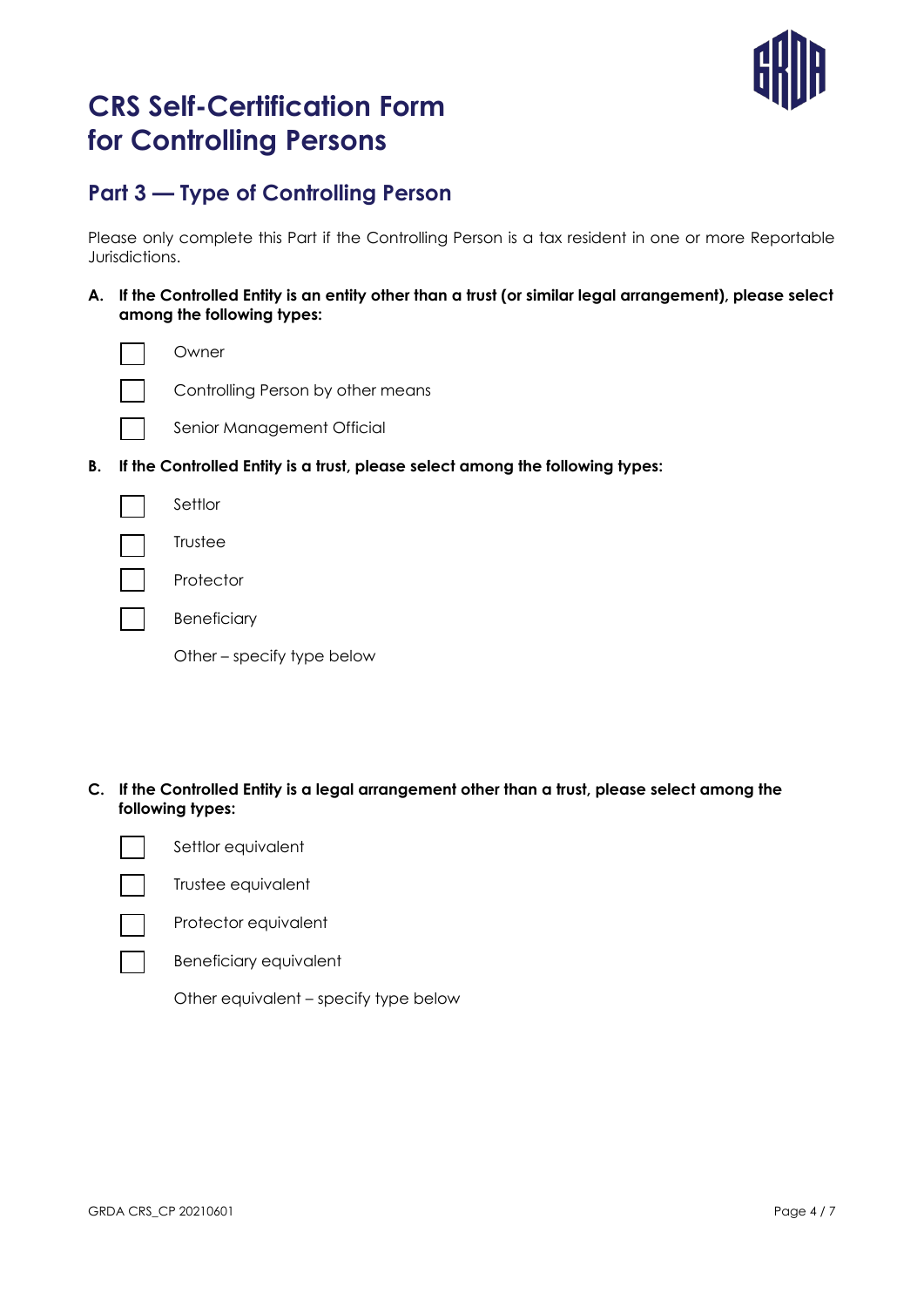

### **Part 4 — Declarations and Signature\***

- **1. I declare that all the information given and statements made in this declaration are, to the best of my knowledge and belief, true, correct and complete.**
- 2. I acknowledge and agree that (a) the information contained in this form and information regarding the Controlling Person is collected and may be kept by GRDA for the purpose of automatic exchange of financial account information, and (b) such information, as well as financial information (e.g., account balance or value, the amount of income or gross proceeds received) respecting the Financial Account(s) to which the Form is applied may be reported to the tax authorities of the jurisdiction in which this/these account(s) is/ are maintained and exchanged with tax authorities of another jurisdiction or jurisdictions in which [I/the Controlling Person] may be a tax resident pursuant to a legal agreement between the competent authorities of these jurisdictions on the automatic exchange of information on Financial Accounts under the Common Reporting Standard (CRS).
- 3. If there is a change in circumstances that affects the tax residence status of the Controlling Person or causes the information contained herein to become incorrect or incomplete, I understand that I am obligated to inform GRDA of the change in circumstances within 30 days of its occurrence and to provide a suitably updated CRS self-certification.
- 4. I certify that I am the Controlling Person or am authorised to sign for the Controlling Person, of all the account(s) held by the entity Account Holder to which this form relates.

Sianature:\*

Print name:\*

Date

**Note:** If you are not the Controlling Person, please indicate the capacity in which you are signing the form. If signing under a power of attorney please also attach a copy of the power of attorney.

Capacity: (\* if applicable)

**WARNING:** It is an offence under the Inland Revenue Ordinance if any person, in making a selfcertification, make a statement that is misleading, false or incorrect in a material particular knowingly or in a reckless manner. A person who commits the offence is liable on conviction to a fine at level 3 (i.e. \$10,000).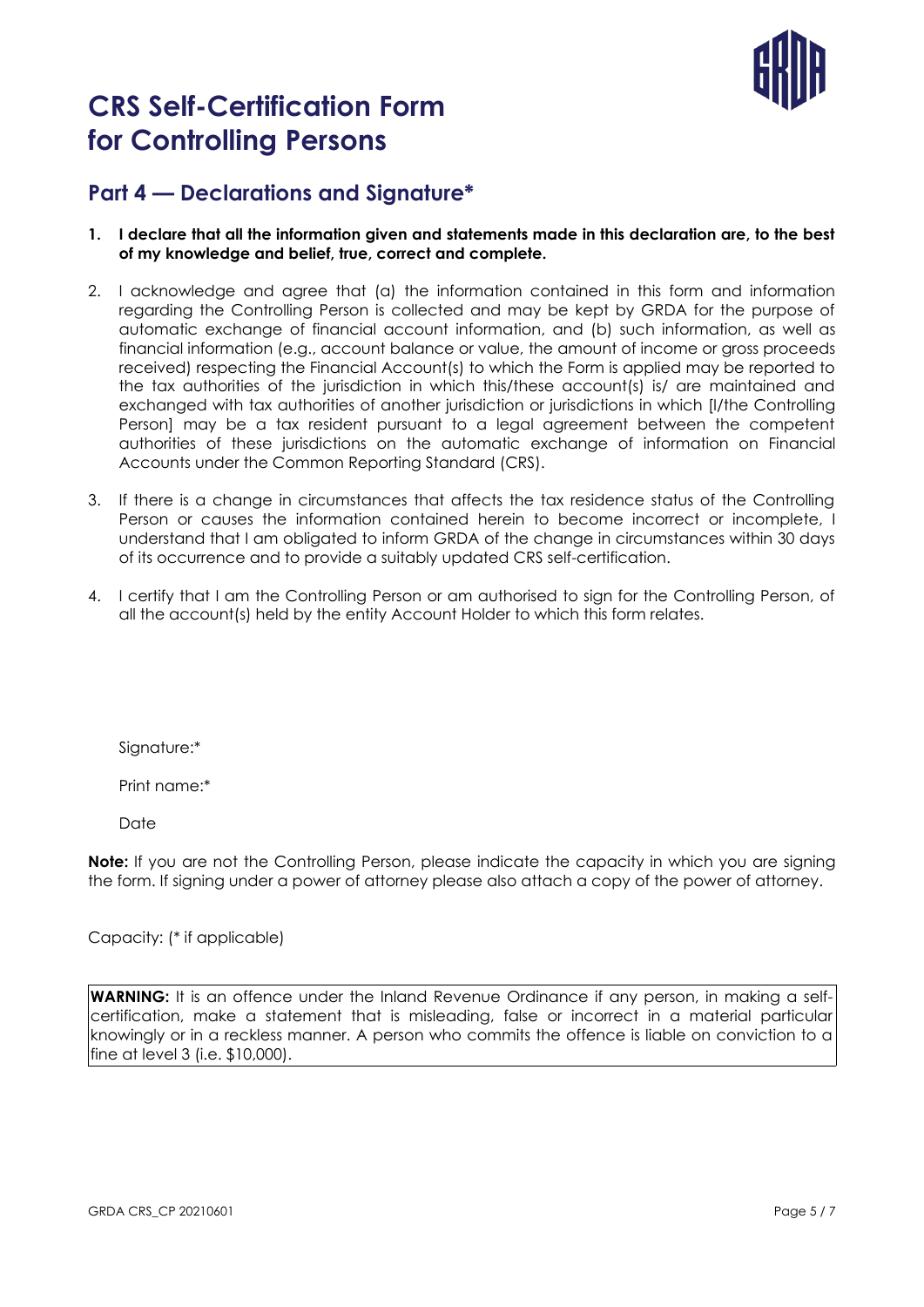

### **Appendix of Defined Terms**

Note: The following selected definitions are provided to assist you with the completion of this form. If you have any questions about the tax principles that affect the tax residence status of an individual who is a Controlling Person, please contact a tax adviser or the applicable tax authority. Further details can be found within the OECD Common Reporting Standard for Automatic Exchange of Financial Account Information (the "CRS"), the associated Commentary to the CRS, and domestic guidance. This can be found at the OECD AEOI web portal at www.oecd.org/tax/automatic-exchange/crs-implementation-and-assistance/

**"Account Holder"** — A legal entity is an "Account Holder" when its name is listed or identified as the holder of a Financial Account maintained at GRDA. This is regardless of whether such entity is a flow-through entity for tax purposes. Thus, for example, if a trust is listed as the holder or owner of the Account, the trust is the Account Holder, rather than the trustee, the grantors, the settlors or the beneficiaries. Similarly, if a partnership is listed as the holder or owner of the account, the partnership is the Account Holder, rather than any of the partners. A person, other than a Financial Institution, holding a Financial Account for the benefit of another person as an agent, a custodian, a nominee, a signatory, an investment advisor, an intermediary, or as a legal guardian, is not treated as the Account Holder. In these circumstances that other person is the Account Holder.

**"Control"** — over an Entity is generally exercised by the natural person(s) who ultimately has/have a controlling ownership interest (typically on the basis of a certain percentage (e.g. 25%)) in the Entity. Where no natural person(s) exercises control through ownership interests, the Controlling Person(s) of the Entity will be the natural person(s) who exercise(s) control of the Entity through other means. Where no natural person or persons are identified as exercising control of the Entity, (for example where no underlying person has control of greater than 25% of the entity) the Controlling Person of the Entity is deemed to be the natural person who holds the position of senior managing official.

**"Controlling Person"** — A natural person who exercises control over an entity. Where that entity is treated as a Passive Non-Financial Entity ("NFE") or an Investment Entity located in a Non-Participating Jurisdiction and managed by another Financial Institution, a Reporting Financial Institution must determine whether such Controlling Persons are Reportable Jurisdiction Persons. This definition corresponds to the term "beneficial owner" of an entity, as described in Recommendation 10 (and the Interpretative Note) of the Financial Action Task Force Recommendations (as adopted in February 2012).

**Controlling Persons of a Partnership** — any natural person who exercises control through direct or indirect ownership of the capital or profits of the partnership, voting rights in the partnership, or who otherwise exercises control over the management of the partnership or similar arrangement.

**Controlling Persons of a Trust** — the settlor(s), the trustee(s), the protector(s) (if any), the beneficiary(ies) or class(es) of beneficiaries, and any other natural person(s) exercising ultimate effective control over the trust (including through a chain of control or ownership). The settlor(s), the trustee(s), the protector(s) (if any), and the beneficiary(ies) or class(es) of beneficiaries, must always be treated as Controlling Persons of a trust, regardless of whether or not any of them exercises control over the activities of the trust. In the case of a legal arrangement other than a trust, such term means persons in equivalent or similar positions.

**"Entity"** — a legal person or a legal arrangement, such as a corporation, organisation, partnership, trust or foundation.

**"Fiancial Account"** — an account maintained by a Fiancial Institution and includes: Depository Accounts; Custodial Accounts; Equity and debt interests in certain Investment Entities; Cash Value Insurance Contracts; and Annuity Contracts.

#### **"Investment Entity"** — includes two types of Entities:

(i) an Entity that primarily conducts as a business one or more of the following activities or operations for or on behalf of a customer: